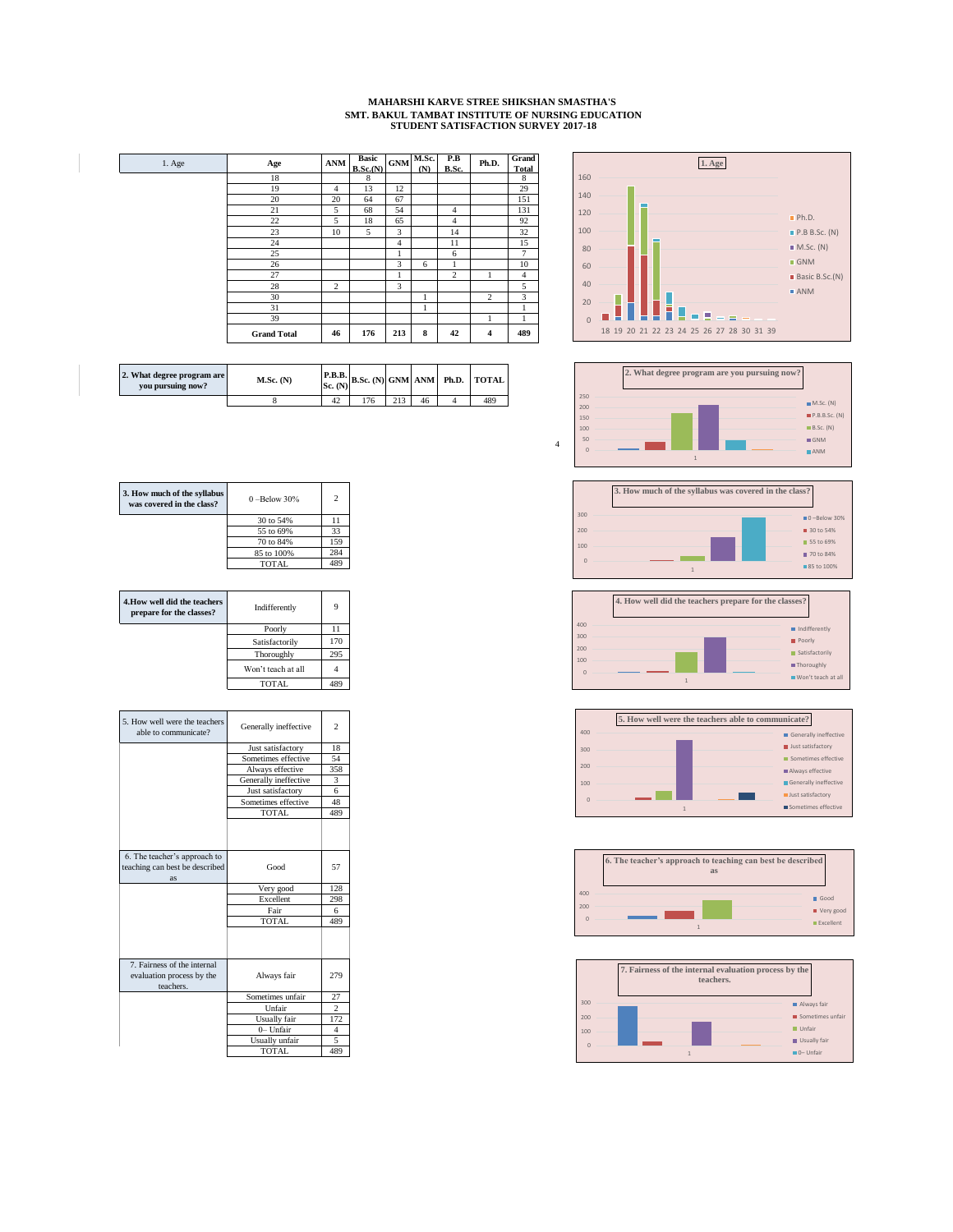















| 8. Was your performance in<br>assignments discussed with<br>vou? | Every time             | 316 |
|------------------------------------------------------------------|------------------------|-----|
|                                                                  | Occasionally/Sometimes | 30  |
|                                                                  | Rarely                 |     |
|                                                                  | Usually                | 137 |
|                                                                  | TOTAL                  | 489 |

| 9. The institute takes active<br>interest in promoting<br>internship, student exchange,<br>and field visit opportunities | Often        | 84  |
|--------------------------------------------------------------------------------------------------------------------------|--------------|-----|
| for students.                                                                                                            |              |     |
|                                                                                                                          | Rarely       |     |
|                                                                                                                          | Regularly    | 360 |
|                                                                                                                          | Sometimes    | 37  |
|                                                                                                                          | <b>TOTAL</b> | 489 |
|                                                                                                                          |              |     |

| 10. The teaching and<br>mentoring process in your<br>institution facilitates you in<br>cognitive, social and<br>emotional growth. | Marginally    | $\mathcal{P}$ |
|-----------------------------------------------------------------------------------------------------------------------------------|---------------|---------------|
|                                                                                                                                   | Moderately    | 29            |
|                                                                                                                                   | Significantly | 181           |
|                                                                                                                                   | Verv well     | 276           |
|                                                                                                                                   | 0-Not at all  |               |
|                                                                                                                                   | TOTAL         | 489           |

| 11. The institution provides<br>multiple opportunities to learn<br>and grow. | Agree                | 211             |
|------------------------------------------------------------------------------|----------------------|-----------------|
|                                                                              | Disagree             |                 |
|                                                                              | Neutral              | 20              |
|                                                                              | Strongly agree       | 254             |
|                                                                              | 0- Strongly disagree |                 |
|                                                                              | <b>TOTAL</b>         | 48 <sup>′</sup> |

| 12. The teachers identify your<br>strengths and encourage you<br>with providing right level of<br>challenges. | Fully      | 390 |
|---------------------------------------------------------------------------------------------------------------|------------|-----|
|                                                                                                               | Partially  |     |
|                                                                                                               | Reasonably | 82  |
|                                                                                                               | Slightly   |     |
|                                                                                                               | TOTAL      |     |

| 13. Teachers are able to<br>identify your weaknesses and<br>help you to overcome them. | Every time             | 332 |
|----------------------------------------------------------------------------------------|------------------------|-----|
|                                                                                        | Never                  |     |
|                                                                                        | Occasionally/Sometimes | 21  |
|                                                                                        | Rarely                 |     |
|                                                                                        | Usually                | 27  |
|                                                                                        | TOTAL                  |     |

| 14. Teachers inform you<br>about your expected<br>competencies, course<br>outcomes and programme<br>outcomes. | Every time             | 339 |
|---------------------------------------------------------------------------------------------------------------|------------------------|-----|
|                                                                                                               | Occasionally/Sometimes |     |
|                                                                                                               | Rarely                 |     |
|                                                                                                               | Usually                | 128 |
|                                                                                                               | Never                  |     |
|                                                                                                               | Occasionally/Sometimes | 18  |
|                                                                                                               | TOTAL.                 | 489 |

| 15. The institution makes<br>effort to engage students in the<br>monitoring, review and | Strongly disagree | 34  |
|-----------------------------------------------------------------------------------------|-------------------|-----|
| continuous quality<br>improvement of the teaching<br>learning process.                  |                   |     |
|                                                                                         | Disagree          | 12  |
|                                                                                         | Agree             | 299 |
|                                                                                         | Neutral           | 54  |
|                                                                                         | Strongly agree    | 90  |
|                                                                                         | TOTAL.            | 489 |